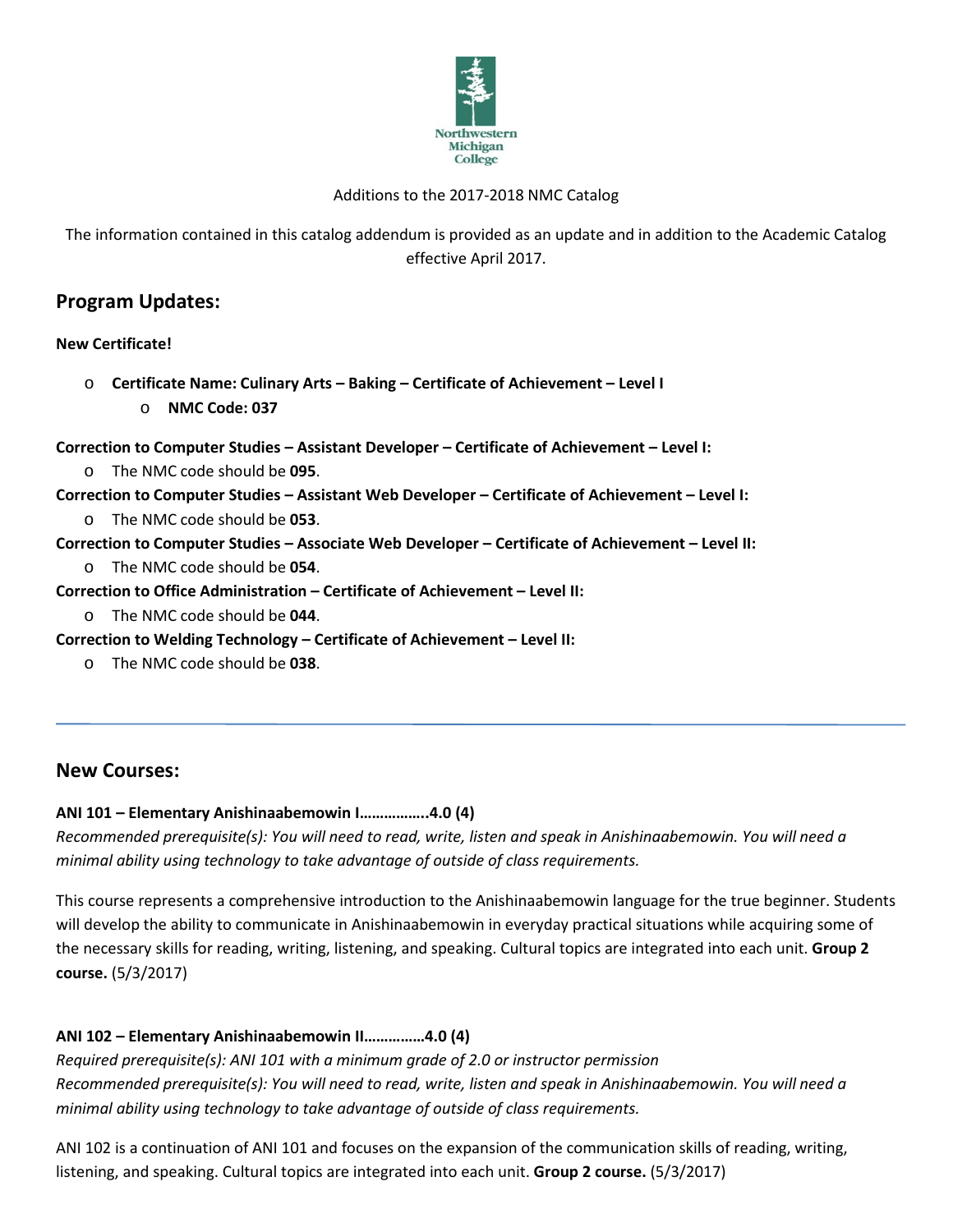### **MFG 219 – CNC Mill Operations……………………………….4.0 (5)**

*Required prerequisite(s): MFG 113 with a minimum grade of 2.0 or industry experience Recommended prerequisite(s): Print reading, precision measurement, basic machining knowledge and skills, competencies in Communications equal to ENG 99/ENG 108 and math equal to MTH 23. Students will greatly benefit from having competency up to MTH 111.*

This course includes the operation of CNC (Computer Numerical Control) mills including calling up programs, loading and unloading parts, part inspection, and monitoring tool wear. This course will provide an introduction to planning and writing programs for CNC mills and using standard G and M codes. Learners will set up work pieces in machines, enter programs, set tool offsets, enter work offsets, and complete part projects. **Group 2 course.** (7/31/17)

## **PHL 203 – Environmental Ethics……………………………….3.0 (3)**

*Recommended prerequisite(s): Completion of ENG 11/111 or placement into ENG 111*

Environmental Ethics is an introduction to the major approaches to environmental ethics, including anthropocentrism, biocentrism, deep ecology, and ecofeminisim, as well as several others based on both Western and non-western philosophical and religious traditions. Since environmental ethics draws on a variety of disciplines, some of the perspectives presented will draw heavily on scientific arguments which emphasize methods based on reason, logic, objectivity, and repeatability. Other perspectives will draw on intuition, emotion, imagination, artistic, historic, and religious views, as well as everyday experience. A variety of perspectives will be examined for the purpose of both forming and informing one's own environmental ethic. **Group 1 course**. (5/8/17)

### **RUS 100 – Intro to Russian Lang/Culture………………….4.0 (4)**

This class includes both classroom work in Russian language and culture as well as excursions and cultural experiences in Russia. The cultural component is designed to provide students with a context through which they will be able to understand and process new cultural information. Students will gain practical language skills that will be utilized during the time in Russia. The approach is interdisciplinary and will include units on economics, politics, history, music, architecture, and literature. **Group 2 course**. (3/17/2017)

**WPT 111 – Welding Theory I…………………………………..3.0 (3)** *Co-requisite: WPT 112*

First level lecture for all students enrolled in a Welding Technology Degree or Certificate Program. Course will cover theory and technique for Shielded Metal Arc Welding, Gas Metal Arc Welding, and Oxy Fuel Processes for welding, brazing, and cutting. **Group 2 course.** (3/20/2017)

**WPT 112 – Welding Lab I…………………………………………4.0 (8)** *Co-requisite: WPT 111*

First level lab for all students enrolled in a Welding Technology Degree or Certificate Program. Course will cover theory and technique for Shielded Metal Arc Welding, Gas Metal Arc Welding, and Oxy Fuel Processes for welding, brazing, and cutting. Welds will be performed in all positions and subjected to destructive quality testing. **Group 2 course.** (3/20/2017)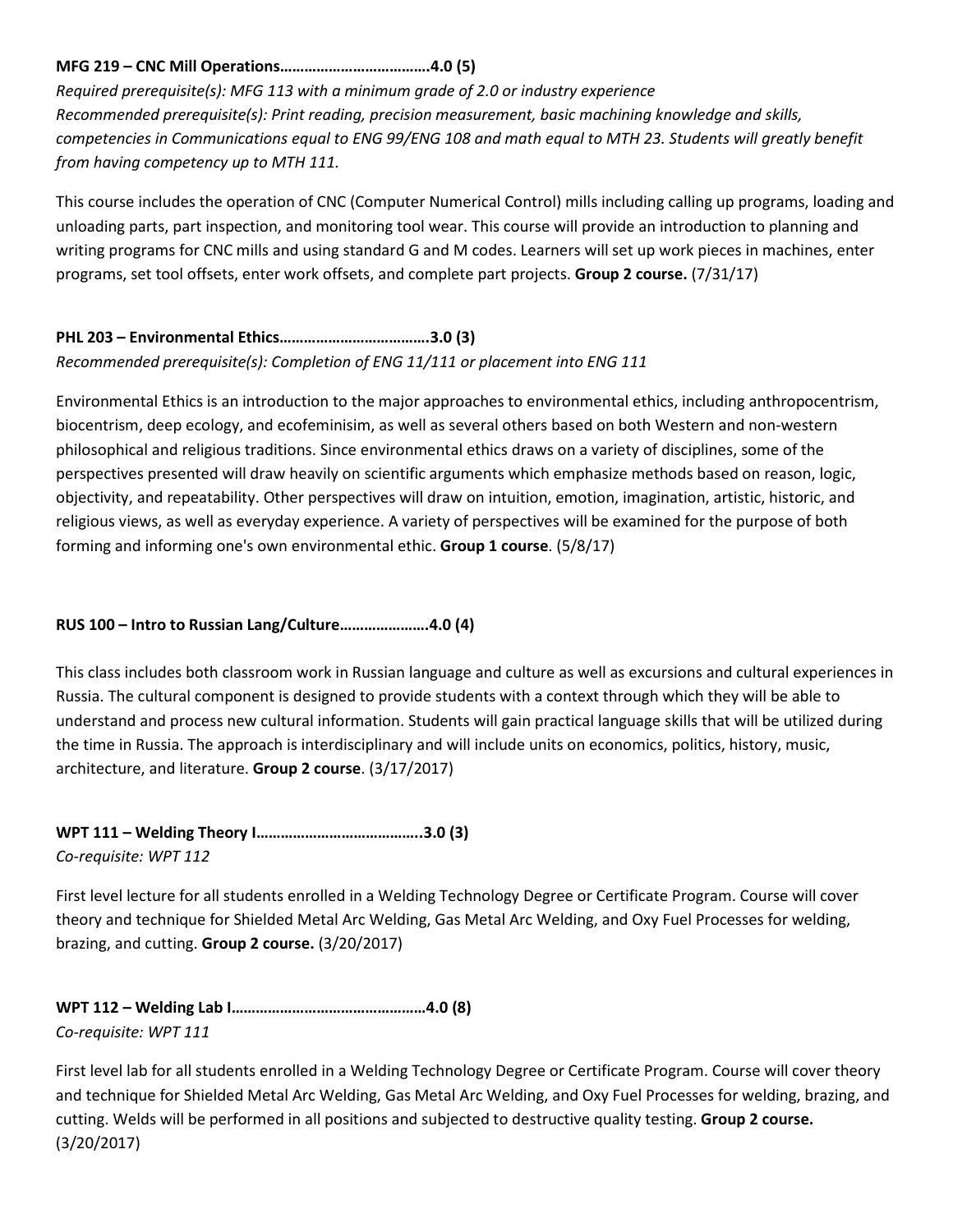**WPT 113 – Welding Theory II………………………………..3.0 (3)** *Required prerequisite(s): WPT 111 Co-requisite: WPT 114*

Second level lecture for all students enrolled in a Welding Technology Degree or Certificate Program. Course will cover theory and technique for Pulsed Gas Metal Arc Welding, Flux Cored Arc Welding, Gas Tungsten Arc Welding, and Arc Cutting Processes. **Group 2 course.** (6/20/2017)

**WPT 114 – Welding Lab II………………………………………4.0 (8)** *Required prerequisite(s): WPT 111 and WPT 112 Co-requisite: WPT 113*

Second level lab for all students enrolled in a Welding Technology Degree or Certificate Program. Practical application of Shielded Metal Arc Welding, Pulsed Gas Metal Arc Welding, Gas Tungsten Arc Welding and Arc Cutting Processes. Welds will be performed in all positions and subjected to destructive quality testing. **Group 2 course.** (6/20/2017)

**WPT 211 – Welding Fabrication I…………………………3.0 (5)** *Required prerequisite: WPT 113 and WPT 114*

First level fabrication class for all students enrolled in a Welding Technology A.A.S. program. Students will learn to apply manufacturing principles and techniques in order to complete assemblies to print specifications. Proper use of common industrial tools and machinery, including CNC cutting table, will be stressed. **Group 2 course.** (6/20/2017)

**WPT 212 – Welding Fabrication II.………………….……3.0 (5)** *Required prerequisite: WPT 211 and WPT 260*

Second level fabrication class for all students enrolled in a Welding Technology A.A.S. program. Students will take control of a fabrication project from the planning to finishing stages. Emphasis on design, project planning, and efficient execution. **Group 2 course.** (6/20/2017)

**WPT 213 – Weld Quality Testing.………………….……3.0 (5)** *Required prerequisite: WPT 211* 

Class to cover theory and practical use of common methods of non-destructive examination. Processes include dye penetrant, ultrasonic, magnetic particle, and radiographic testing. Familiarity with prevalent codes and standards will be emphasized. **Group 2 course.** (6/20/2017)